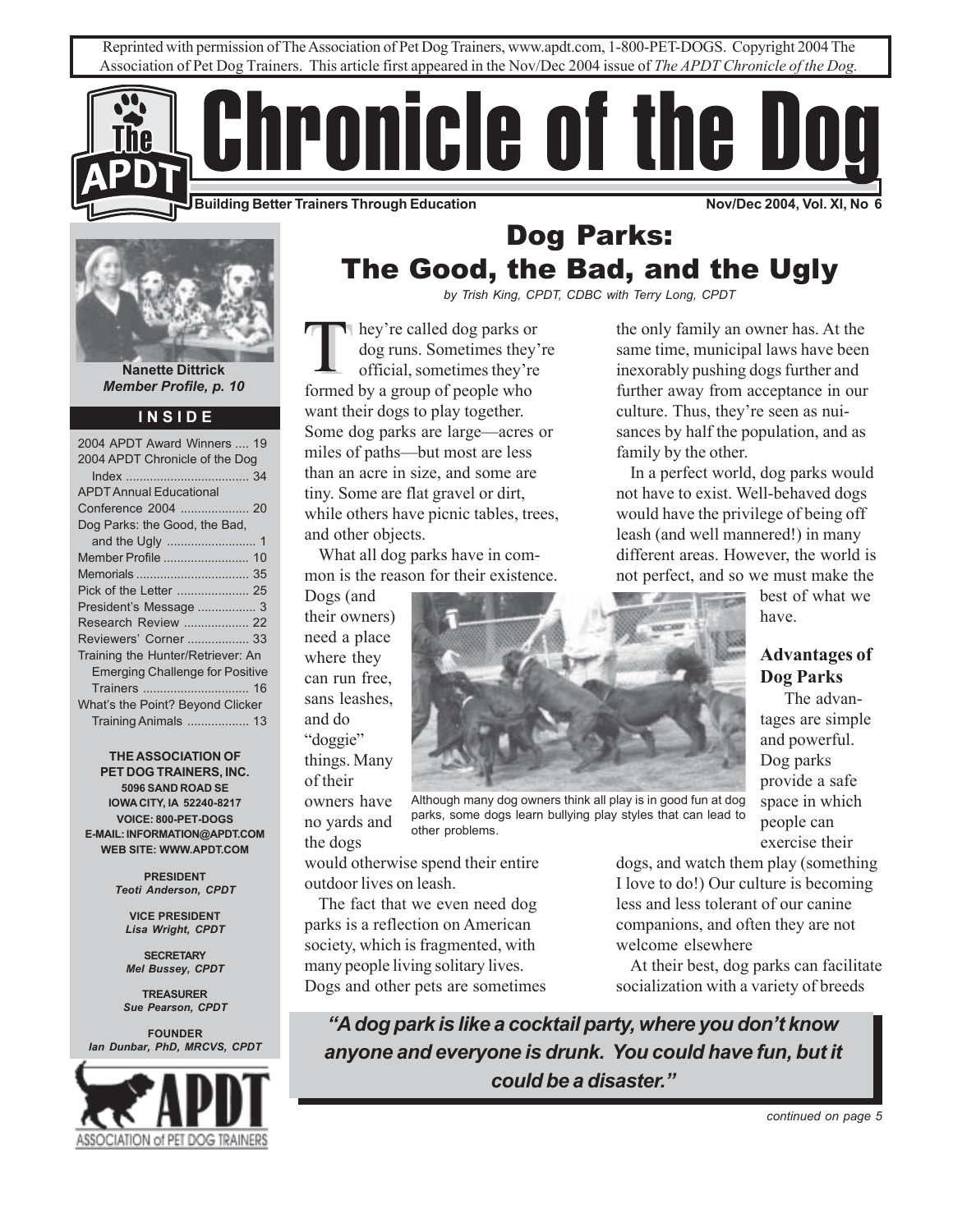

# Dog Parks: the Good, the Bad, and the Ugly

*continued from page 1*

and breed types. They can be a wonderful resource for adolescent dogs that have too much energy and no place to put it. Many also function as a social center—a place where people gather to chat, to exchange news, and to commiserate with one another's problems. For many, it replaces family conversation and for some, it is their only contact with fellow human beings. This is probably why, when I recommend that a client not visit dog parks, some cannot bring themselves to do it. They miss the camaraderie too much.

## **Disadvantages of Dog Parks**

The disadvantages are not so simple, but can be even more powerful, depending on the dog and its owner. Some of these are exacerbated by the layout of parks (see sidebar, "Keys to Successful Dog Park Design"). The real problems, both shortand long-term, are behavioral. And often, owners unwittingly contribute to these problems because they don't recognize—or don't interpret correctly—what their dogs are actually doing and learning. Some of the problems cause difficulties only when dogs are meeting and interacting with other dogs. Others can cause future behavior to deteriorate. And still others directly impact dog/owner relationships.

### *Defensive Aggression*

Dogs are social animals, but they—like us—tend to like familiar faces. Just as we do not routinely meet and chat with everyone we meet on the street, dogs do not

need to meet with all other dogs. It often takes some time for one dog to feel comfortable with another; and they need that time to decide how they should react. As we know, time is not always available in a dog park situation. Thus, even friendly dogs that feel uncomfortable can give people the impression that they are "aggressive," especially when they meet a dog for the first time. If an overly exuberant



These owners inadvertently communicate to their Chihuahua that he is on his own when he is at the dog park.

Labrador Retriever, for instance, approaches a herding mix, the latter dog may snarl or air bite to make the Labrador retreat. After that, as far as the herding dog is concerned, they can meet nicely. However, people are likely to label the herding dog "aggressive," and punish her (or at least ostracize the owner!). This is a bad learning experience all around. The Labrador hasn't learned to inhibit his greeting style—which he would have if he hadn't been interrupted by overreacting humans—and the herding dog has learned that a) normal warnings don't work; and b) her owner won't back her up.

## *Learned Disobedience*

When owners are not careful, dog park play quickly teaches a dog that the owner has no control over him. I'm sure we've all seen an owner following her dog, calling vainly as the animal stays just out of range, looks at her from afar, or just totally ignores her. And this is after the dog has learned to bark hysterically in the car all the way to the dog park, followed by pulling the

owner through the parking lot, and then bolting away from her as soon as the leash is off.

# *Owner Helplessness*

Dogs learn that their owners cannot keep them safe from harm when owners stand by and allow other dogs to play overly roughly, and to body slam and roll them over. When discussing this point, it's important to understand that the dog's perception of safety matters even more than

the human's. This can be difficult for owners, who may dismiss their dog's obvious fear as unwarranted, since they "know" the other dog(s) mean no harm. A dog that is chased or bullied by another dog is not only learning to avoid other dogs, he is also learning that his owner is completely ineffective. The Chihuahua in the photo above may very well be thinking he's destined to be a meal, but his owner doesn't seem concerned. This can have a serious impact on the human-dog relationship.

### *Problematic Play Styles*

Dog play styles can be radically different, and sometimes they are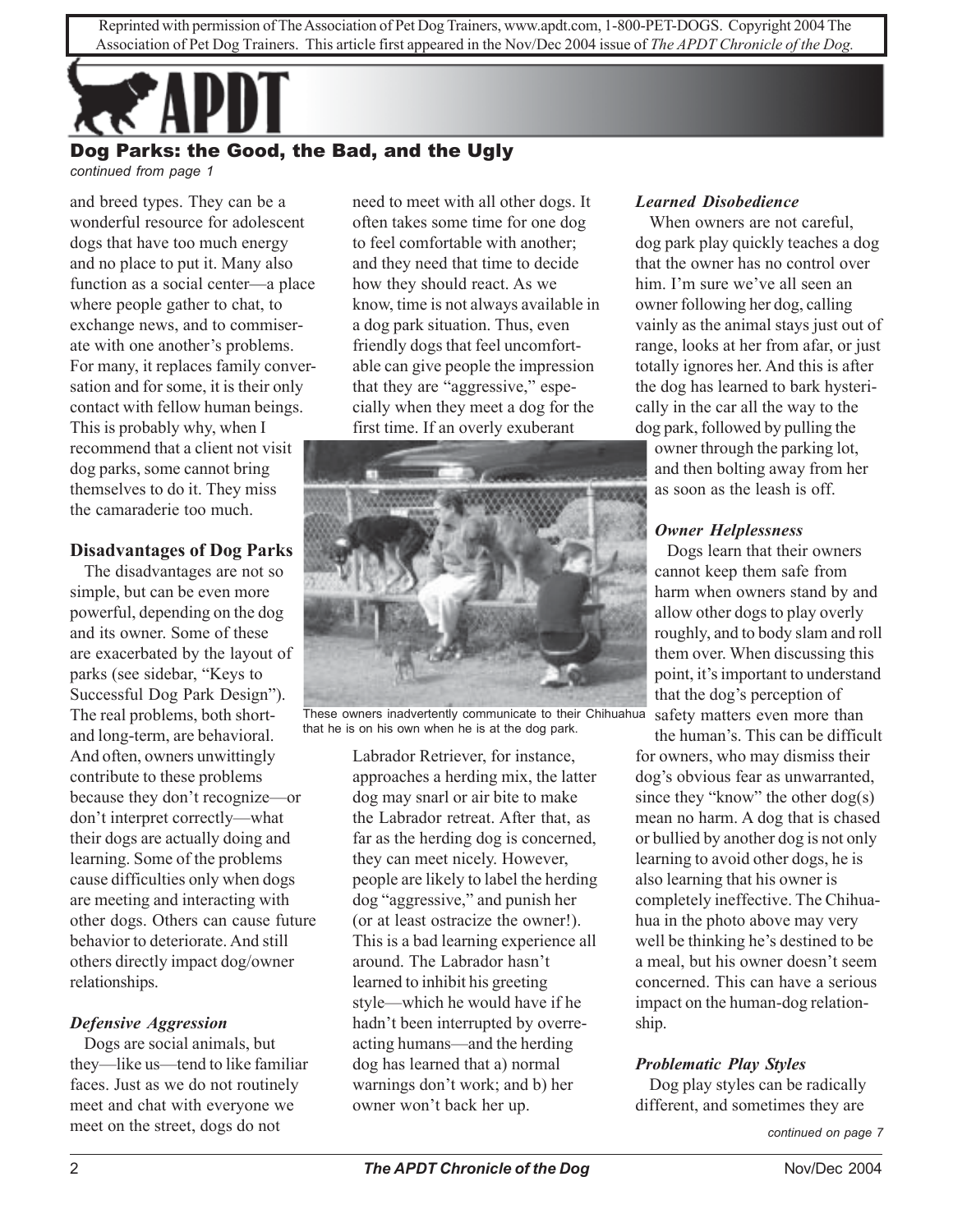

#### Dog Parks: the Good, the Bad, and the Ugly *continued from page 5*

not compatible with each other's. This can cause misunderstandings, or even fights, and it can also exacerbate certain play styles. Dogs that tend to be very physical in play often overwhelm other dogs. No one is inhibiting their play style. In fact, owners often laugh at concerns with "don't worry, he's only playing." Playing he may be, but he is also learning, and what he's learning is not necessarily what we want to be teaching. When bully type dogs play with similar dogs, the only unwanted outcome is that they don't learn how to be polite with other dogs. If they bully weaker dogs—which often happens—they learn that they can overpower other dogs, and they tend to repeat the behavior. The weaker dogs learn that cut-off or appeasement signals do not work, and they learn to be afraid of other dogs ... sometimes all other dogs, sometimes just dogs that look like the bullies.

#### *Resource Guarding*

Resource guarding can become very problematic in a park, where resources are often few and far between. Some dogs will guard their own toys, some will try to take items from other dogs. Some keep

the items, others just want to taunt the dog who "owns" the toy. Squabbles over resources, including humans sitting at a picnic table or on a bench, can easily erupt into nasty fights.

#### *Frustration Aggression*

Interestingly enough, leash frustration—a canine temper tantrum—is sometimes an offshoot of dog park experiences. There are a couple of reasons for this. Leash frustration often begins when a dog is so excited at the prospect of playing that he pulls his owner all the way to the park, lunging and barking—sometimes for blocks. His agitated owner pulls back and yells at the dog, thus increasing the arousal. By the time the dog gets to the park, he's all fired up for something very physical—like a fight.

Leash frustration also occurs because dogs that frequent parks mistakenly believe that they can meet any other dog they see. Once again, when thwarted, they tend to pull on the leash, and the owner yanks back. As the frustration builds, the dog appears to be aggressive, thus causing other owners to pull their dogs back in

fear. Eventually, leash frustration can lead to real aggression. Often, owners of these dogs will be very confused because their dogs are so good off leash, and holy terrors on leash.

#### *Facilitated Aggression*

Many dogs are very attached to their owners, and will hang around near them. Often these dogs are worried about, or afraid of, other dogs, and will growl or display their teeth when they're approached. The owners unwittingly "facilitate" this behavior by remaining next to their dog, who then counts on them to help if a fight ensures. If this behavior is repeated often enough —if they feel threatened by a variety of dogs—they may default to that behavior.

Another form of facilitated aggression occurs when two or more dogs in a family visit the dog park. The two may well gang up on a third dog, possibly frightening him or her—or worse.

#### *Age*

While many dogs enjoy playing with others throughout their life, a substantial number do not, once

*continued on next page*



The entrance to a dog park is where a lot of problems occur. Too many dogs converge on the newcomer, who sometimes resorts to aggression when faced with the inappropriate greeting styles of the dogs at the gate.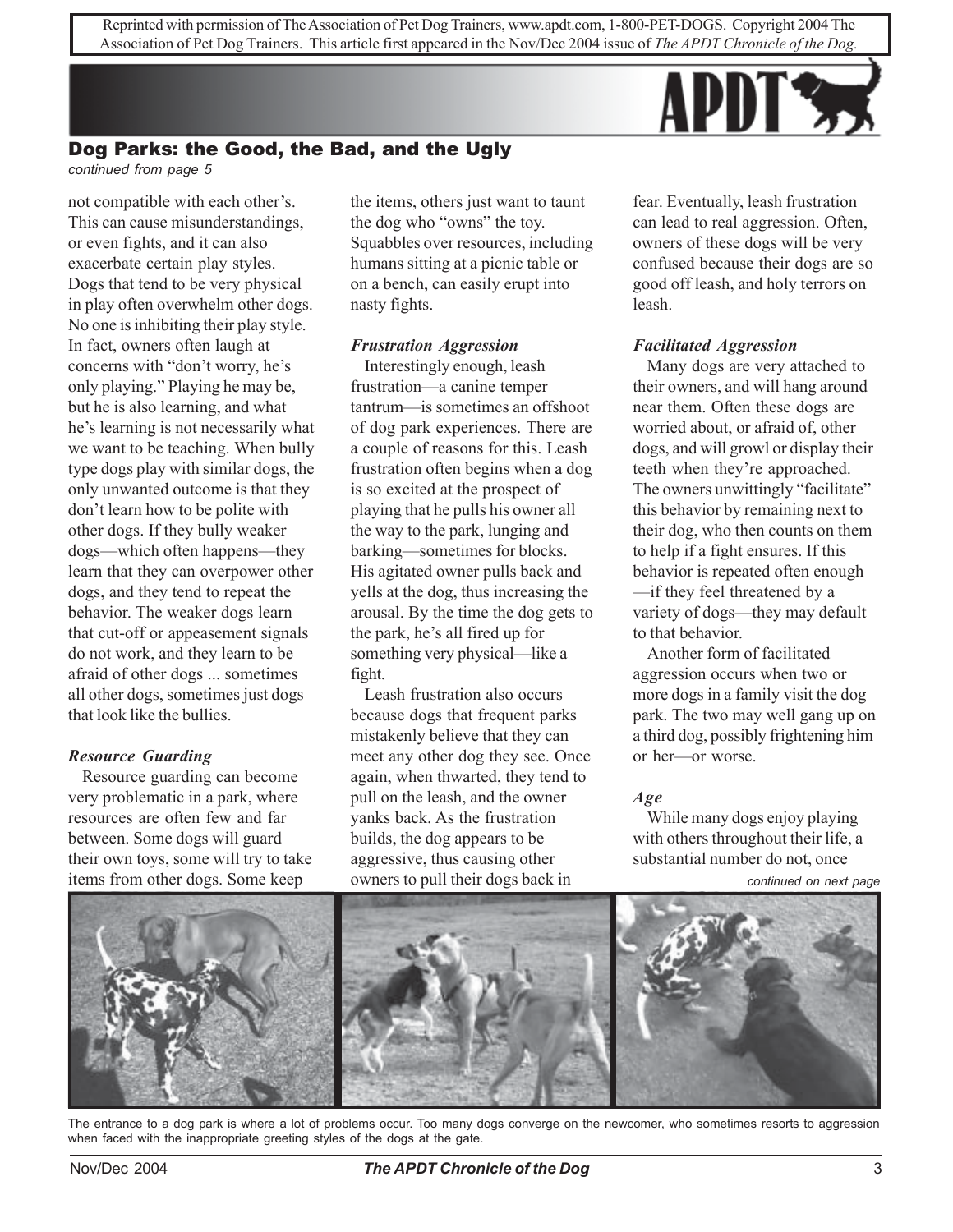

# Dog Parks: the Good, the Bad, and the Ugly

*continued from previous page*

they have reached social maturity. These dogs will slowly lose interest in other dogs, and may signal them to go away. Some dogs become very reluctant to go into dog parks, which—as we have noted—can be out of control. Others will snarl or snap to indicate their displeasure.

### *Arousal*

Dogs playing in parks sometimes are unable to calm down, and some can get into a state of sustained arousal that gets them into trouble. A dog that has been involved in an incident in which the excitement level is very high, might inappropriately and uncharacteristically start other incidents, often with unwanted outcomes.

### *Trauma*

Finally, a traumatic experience can make an impact on a young dog that cannot be fully understood nor erased. A puppy or adolescent who is attacked may well show aggressive behaviors that begin after that incident. Sometimes a young dog can be traumatized by what the owners think are minor events. I liken that kind of trauma to that suffered by a child who is traumatized, perhaps by getting stuck in an elevator. After the first experience, all elevators are bad—even though she knows intellectually that all elevators are not bad. Pity the poor puppy, who doesn't have the reasoning to know that what occurred once does not always happen again.

# **The Power of Knowledge**

Owners, of course, play an important role in dog parks, and



Author Trish King has collected from the Marin County Humane Society's clientele information regarding their dogs' behavior problems and those same clients' use of dog parks. This chart shows some interesting trends, suggesting that more study may be indicated to determine if dog parks are contributing to some dogs' aggression.

often don't accept the responsibility they should. Many don't pay attention to their dog, and many have no idea what constitutes proper behavior, or what a dog may be signaling to another dog. Some defend their dogs when the animal exhibits poor or inappropriate behavior. Some overreact to a normal interaction, in which one dog discourages the attention of another. Occasionally, some owners use parks as babysitters, even leaving their dogs unattended while they shop. And most owners have far less control over their dogs than they believe!

Educating owners is a tough job. Many believe firmly that they are socializing their dogs in the proper way, and don't like suggestions that they limit dog park time or monitor their dog and others. Teaching them what good play looks like is a first step, and empowering them to actually interrupt poor interactions is a necessary second step. Often,

people don't want to offend other dog owners, so they allow poor behavior to continue.

Trainers can help them learn by describing what appropriate interactions look like, possibly by narrating what the dogs are doing as two dogs play. I've found that owners really enjoy learning what good play manners are like—they appreciate the same kinds of descriptions that they hear from sports announcers during games.

Finally, some dogs should not go to dog parks. They can be too shy, too bold, too defensive, or have tendencies to guard toys and balls. Often, when consulting with clients, I ask them to consider giving parks a pass and concentrating on walks or runs, either alone or maybe with some special friends. I'm occasionally surprised by the relief these people feel when they find out dog park play is not mandatory! They thought they had to do it.

*continued on next page*